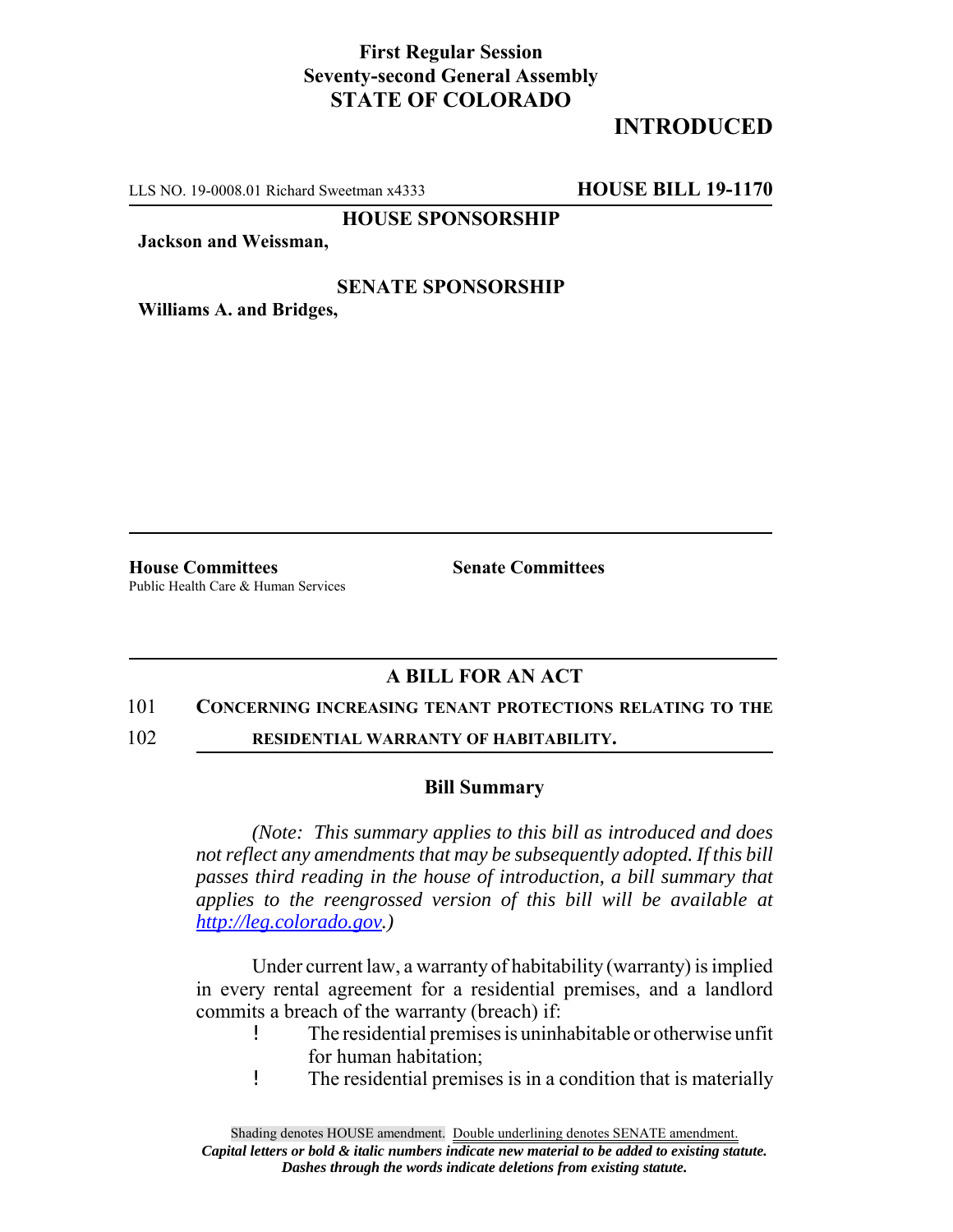dangerous or hazardous to the tenant's life, health, or safety; and

! The landlord has received written notice of the condition and failed to cure the problem within a reasonable time.

The bill states that a landlord breaches the warranty if a residential premises is:

- ! Uninhabitable or otherwise unfit for human habitation or in a condition that is materially dangerous or hazardous to the tenant's life, health, or safety; and
- ! The landlord has received written or electronic notice of the condition and failed to commence remedial action by employing reasonable efforts within:
	- ! 24 hours, where the condition is materially dangerous or hazardous to the tenant's life, health, or safety; or
	- ! 72 hours, where the premises is uninhabitable or otherwise unfit for human habitation.

Current law provides a list of conditions that render a residential premises uninhabitable. To this list, the bill adds 2 conditions; specifically, a residential premises is uninhabitable if:

- ! The premises lacks a functioning refrigerator, range, or oven, if the landlord provides any of these appliances pursuant to the rental agreement; or
- ! There is mold that is associated with dampness, or there is any other condition causing the premises to be damp, which condition, if not remedied, would materially interfere with the health or safety of the tenant.

The bill grants to county courts and small claims courts jurisdiction to provide injunctive relief related to a breach.

Current law requires a tenant to serve written notice upon a landlord before the landlord may be held liable for a breach. The bill expands the acceptable form of such notice to include electronic notice.

The bill also:

- ! States that if a tenant gives a landlord notice of a condition that is imminently hazardous to life, health, or safety the landlord, at the request of the tenant, shall move the tenant to a reasonably comparable unit under the control of the landlord or pay for a tenant to reside in a reasonably comparable temporary living location while the condition is being remedied or repaired;
- ! Allows a tenant who satisfies certain conditions to deduct from one or more rent payments the cost to repair or remedy a condition causing a breach;
- ! Repeals the requirement that a tenant notify a local government before seeking an injunction for a breach;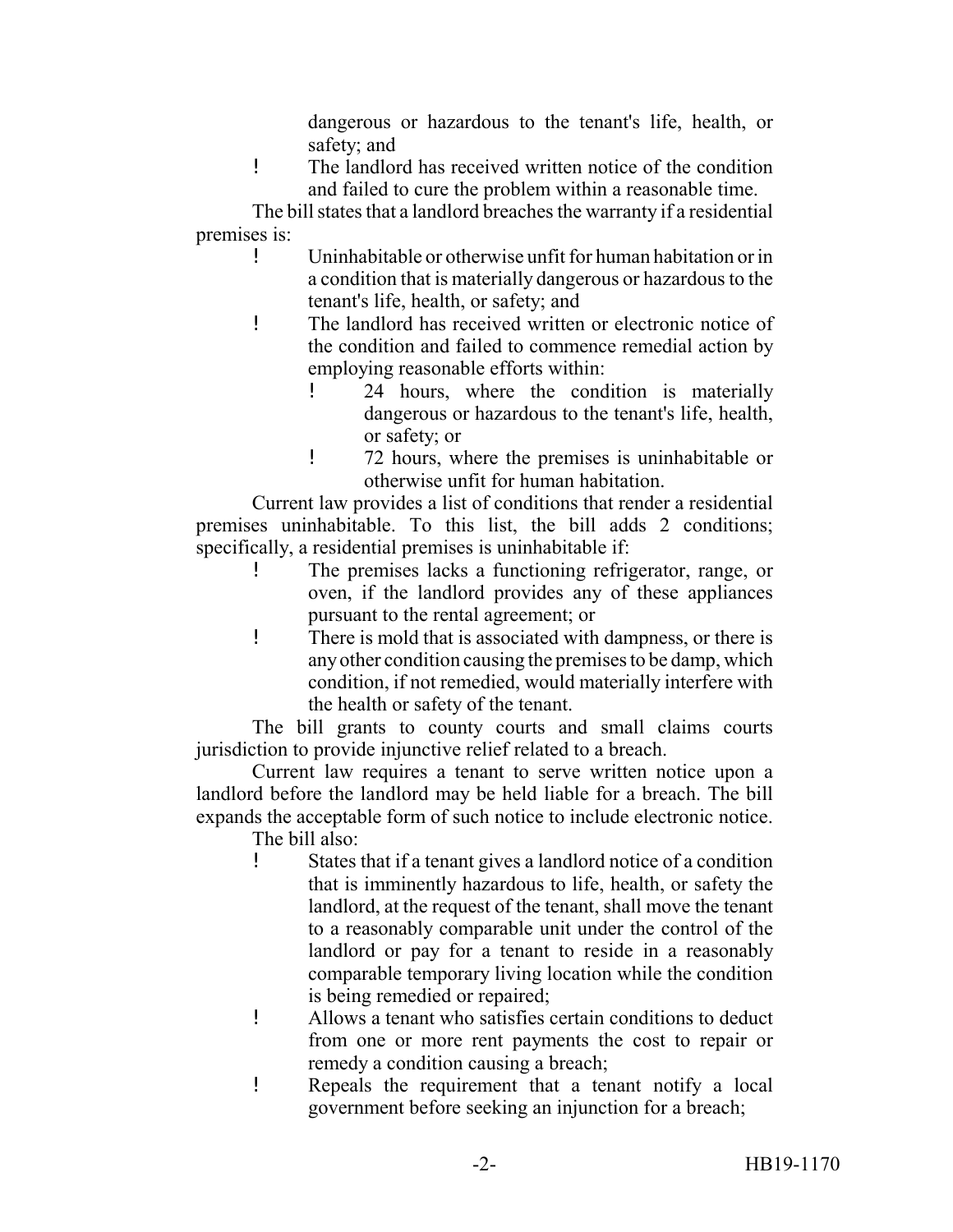- ! Repeals provisions that allow a rental agreement to require a tenant to assume certain responsibilities concerning conditions and characteristics of a premises;
- ! Prohibits a landlord from retaliating against a tenant in response to the tenant having made a good-faith complaint to the landlord or to a governmental agency alleging a condition that renders the premises uninhabitable or any condition that materially interferes with the health or safety of the tenant; and
- ! Repeals certain presumptions and specifies monetary damages that may be available to a tenant against whom a landlord retaliates.

If the same condition that substantially caused a breach recurs within 6 months after the condition is repaired or remedied, the tenant may terminate the rental agreement 14 days after providing the landlord written or electronic notice of the tenant's intent to do so.

| Be it enacted by the General Assembly of the State of Colorado: |  |  |  |
|-----------------------------------------------------------------|--|--|--|
|                                                                 |  |  |  |

- 2 **SECTION 1.** In Colorado Revised Statutes, 13-6-105, **amend** (1)
- 3 introductory portion and  $(1)(f)$  as follows:
- 

 **13-6-105. Specific limits on civil jurisdiction.** (1) The county court shall have HAS no civil jurisdiction except that specifically conferred upon it by law. In particular, it shall have HAS no jurisdiction over the following matters:

8 (f) Original proceedings for the issuance of injunctions, except:

- 9 (I) As provided in section 13-6-104 (5), except SECTIONS 13-6-104
- 10 (5) AND 38-12-507 (1)(b);

11 (II) As required to enforce restrictive covenants on residential 12 property and to enforce the provisions of section 6-1-702.5; C.R.S., and 13 except

14 (III) As otherwise specifically authorized in this article ARTICLE 15 6 or, if there is no authorization, by rule of the Colorado supreme court. 16 **SECTION 2.** In Colorado Revised Statutes, 13-6-403, **amend** (2)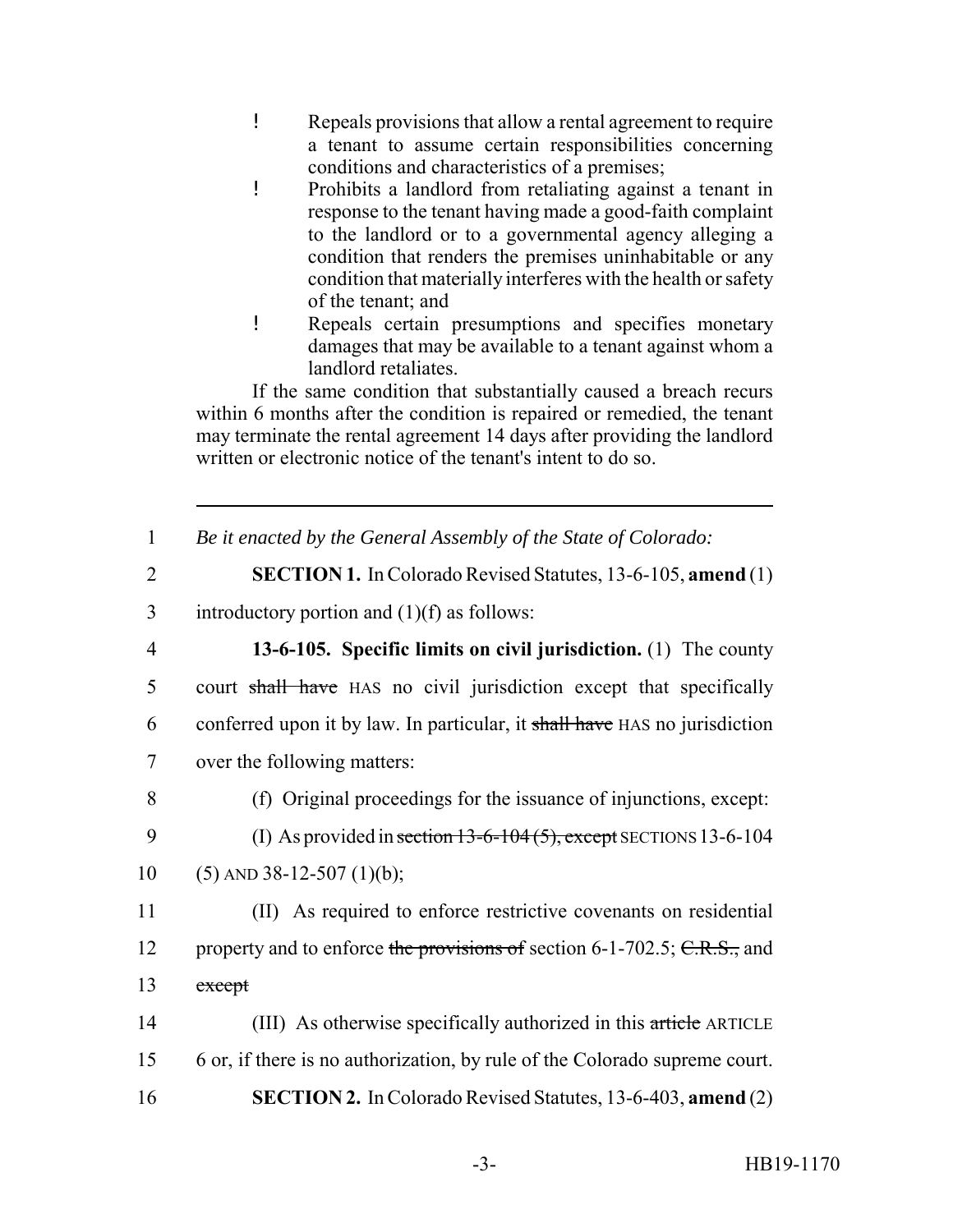introductory portion, (2)(h)(III), and (2)(h)(IV); and **add** (2)(h)(V) as follows:

 **13-6-403. Jurisdiction of small claims court - limitations.** 4 (2) The small claims court shall have HAS no jurisdiction except that 5 specifically conferred upon it by law. In particular, it shall have HAS no jurisdiction over the following matters: (h) Actions involving injunctive relief, except as required to: (III) Accomplish replevin; and (IV) Enter judgments in actions where a party seeks to enforce a contract by specific performance or to disaffirm, avoid, or rescind a contract; AND (V) ENFORCE SECTION 38-12-507 (1)(b). **SECTION 3.** In Colorado Revised Statutes, 38-12-502, **add** (2.5) as follows: **38-12-502. Definitions.** As used in this part 5 and part 8 of this article 12, unless the context otherwise requires: (2.5) "ELECTRONIC NOTICE" MEANS NOTICE BY ELECTRONIC MAIL, TEXT MESSAGING, OR AN ELECTRONIC PORTAL OR MANAGEMENT COMMUNICATIONS SYSTEM THAT IS AVAILABLE TO BOTH A LANDLORD AND A TENANT. **SECTION 4.** In Colorado Revised Statutes, 38-12-503, **amend** (2) and (4); and **add** (2.5) as follows: **38-12-503. Warranty of habitability.** (2) A landlord breaches the warranty of habitability set forth in subsection (1) of this section if: (a) A residential premises is: (I) Uninhabitable as described in section 38-12-505 or otherwise 27 unfit for human habitation; and OR

-4- HB19-1170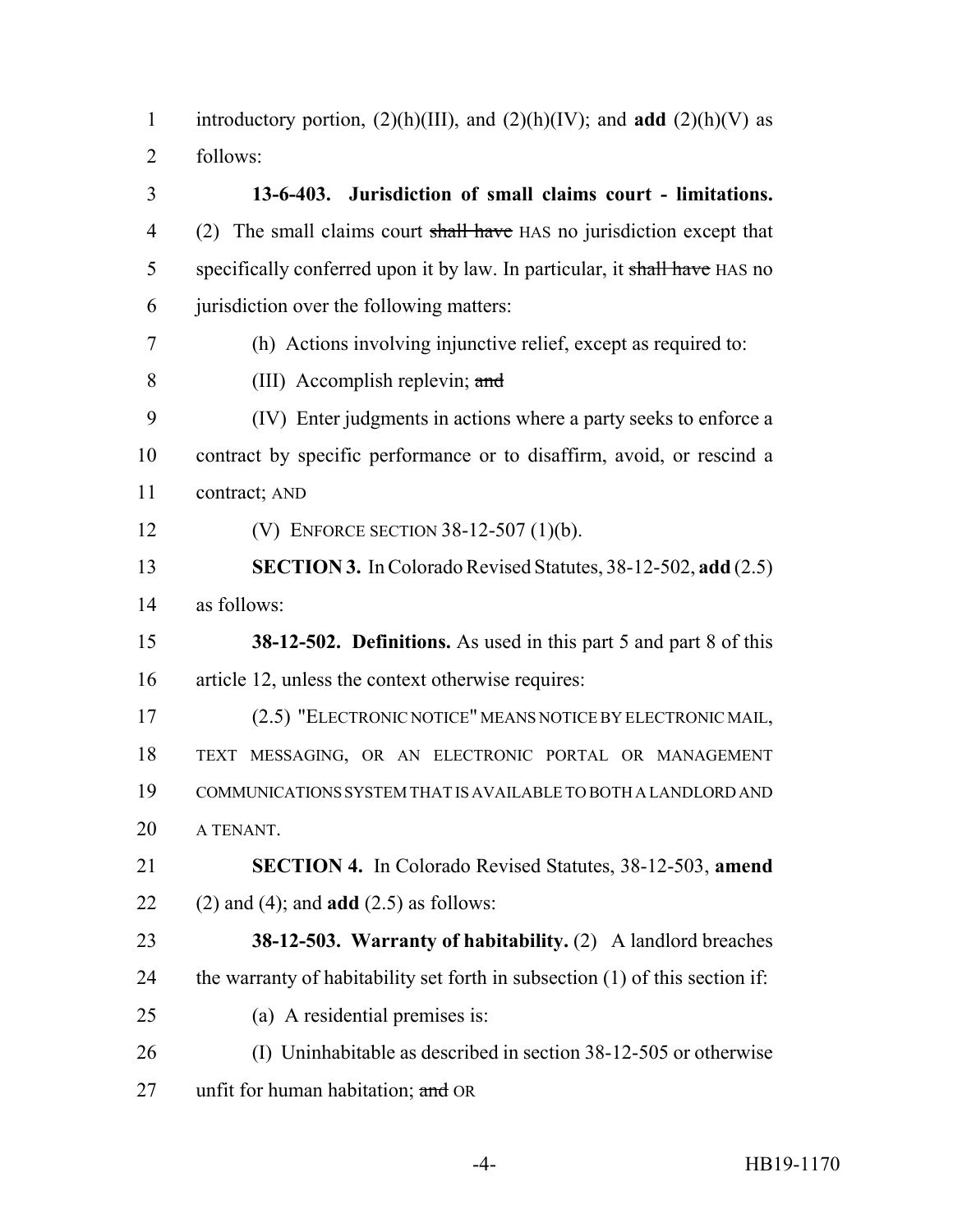1  $\left(b\right)$  (II) The residential premises is In a condition that is materially 2 dangerous or hazardous to the tenant's life, health, or safety; and  $\left( \frac{1}{2} \right)$  (b) The landlord has received written OR ELECTRONIC notice 4 of the condition described in paragraphs (a) and (b) of this subsection  $(2)$ 

5 SUBSECTION  $(2)(a)$  OF THIS SECTION and failed to cure the problem 6 COMMENCE REMEDIAL ACTION BY EMPLOYING REASONABLE EFFORTS 7 within a reasonable time THE FOLLOWING PERIOD AFTER RECEIVING THE 8 NOTICE:

9 (I) TWENTY-FOUR HOURS, WHERE THE CONDITION IS AS DESCRIBED 10 IN SUBSECTION  $(2)(a)(II)$  OF THIS SECTION; OR

11 (II) SEVENTY-TWO HOURS, WHERE THE CONDITION IS AS 12 DESCRIBED IN SUBSECTION  $(2)(a)(I)$  OF THIS SECTION.

 (2.5) A LANDLORD WHO RECEIVES FROM A TENANT WRITTEN OR ELECTRONIC NOTICE OF A CONDITION DESCRIBED BY SUBSECTION (2)(a) OF THIS SECTION SHALL RESPOND TO THE TENANT NOT MORE THAN TWENTY-FOUR HOURS AFTER RECEIVING THE NOTICE.THE RESPONSE MUST INDICATE THE LANDLORD'S INTENTIONS FOR REMEDYING THE CONDITION, INCLUDING AN ESTIMATE OF WHEN THE REMEDIATION WILL COMMENCE AND WHEN IT WILL BE COMPLETED.

20 (4) In response to IF the notice sent pursuant to paragraph  $(c)$  of 21 subsection  $(2)$  SUBSECTION  $(2)(b)$  of this section CONCERNS A CONDITION 22 THAT IS DESCRIBED BY SUBSECTION  $(2)(a)(II)$  OF THIS SECTION,  $\alpha$  THE 23 landlord, may, in the landlord's discretion AT THE REQUEST OF THE 24 TENANT, SHALL:

25 (a) Move  $\alpha$  THE tenant to a REASONABLY comparable unit UNDER 26 THE CONTROL OF THE LANDLORD after paying the reasonable costs, 27 actually incurred, incident to the move; OR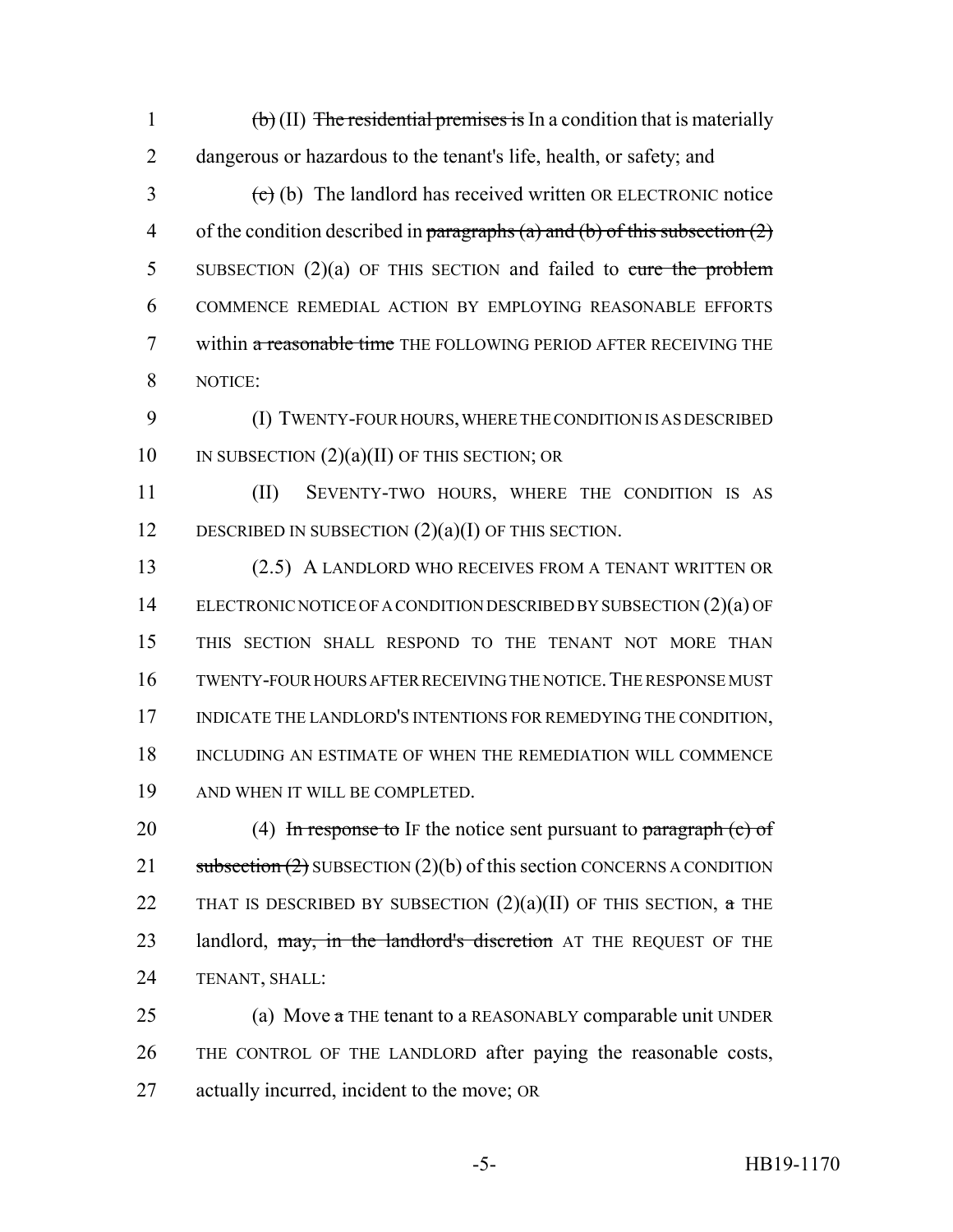| 1              | (b)<br>PAY FOR THE TENANT TO RESIDE IN A REASONABLY                                       |  |  |  |  |  |  |
|----------------|-------------------------------------------------------------------------------------------|--|--|--|--|--|--|
| $\overline{2}$ | COMPARABLE TEMPORARY LIVING LOCATION WHILE THE CONDITION IS                               |  |  |  |  |  |  |
| 3              | BEING REMEDIED OR REPAIRED, INCLUDING PAYING THE REASONABLE                               |  |  |  |  |  |  |
| $\overline{4}$ | COSTS, ACTUALLY INCURRED, INCIDENT TO THE MOVE.                                           |  |  |  |  |  |  |
| 5              | <b>SECTION 5.</b> In Colorado Revised Statutes, 38-12-505, amend                          |  |  |  |  |  |  |
| 6              | $(1)$ and $(3)$ as follows:                                                               |  |  |  |  |  |  |
| $\overline{7}$ | 38-12-505. Uninhabitable residential premises. (1)<br>$\mathsf{A}$                        |  |  |  |  |  |  |
| 8              | residential premises is deemed uninhabitable if:                                          |  |  |  |  |  |  |
| 9              | THERE IS MOLD THAT IS ASSOCIATED WITH DAMPNESS, OR<br>(a)                                 |  |  |  |  |  |  |
| 10             | THERE IS ANY OTHER CONDITION CAUSING THE PREMISES TO BE DAMP,                             |  |  |  |  |  |  |
| 11             | WHICH CONDITION, IF NOT REMEDIED, WOULD MATERIALLY INTERFERE                              |  |  |  |  |  |  |
| 12             | WITH THE HEALTH OR SAFETY OF THE TENANT; OR                                               |  |  |  |  |  |  |
| 13             | (b) It substantially lacks any of the following characteristics:                          |  |  |  |  |  |  |
| 14             | (I) A FUNCTIONING REFRIGERATOR, RANGE, OR OVEN IF ANY OF                                  |  |  |  |  |  |  |
| 15             | THESE APPLIANCES ARE PROVIDED BY THE LANDLORD PURSUANT TO THE                             |  |  |  |  |  |  |
| 16             | RENTAL AGREEMENT;                                                                         |  |  |  |  |  |  |
| 17             | $\left(\frac{a}{b}\right)$ (II) Waterproofing and weather protection of roof and exterior |  |  |  |  |  |  |
| 18             | walls maintained in good working order, including unbroken windows                        |  |  |  |  |  |  |
| 19             | and doors;                                                                                |  |  |  |  |  |  |
| 20             | $\left(\frac{b}{c}\right)$ (III) Plumbing or gas facilities that conformed to applicable  |  |  |  |  |  |  |
| 21             | law in effect at the time of installation and that are maintained in good                 |  |  |  |  |  |  |
| 22             | working order;                                                                            |  |  |  |  |  |  |
| 23             | $\left(\frac{e}{c}\right)$ (IV) Running water and reasonable amounts of hot water at all  |  |  |  |  |  |  |
| 24             | times furnished to appropriate fixtures and connected to a sewage                         |  |  |  |  |  |  |
| 25             | disposal system approved under applicable law;                                            |  |  |  |  |  |  |
| 26             | $\left(\frac{d}{d}\right)(V)$ Functioning heating facilities that conformed to applicable |  |  |  |  |  |  |
| 27             | law at the time of installation and that are maintained in good working                   |  |  |  |  |  |  |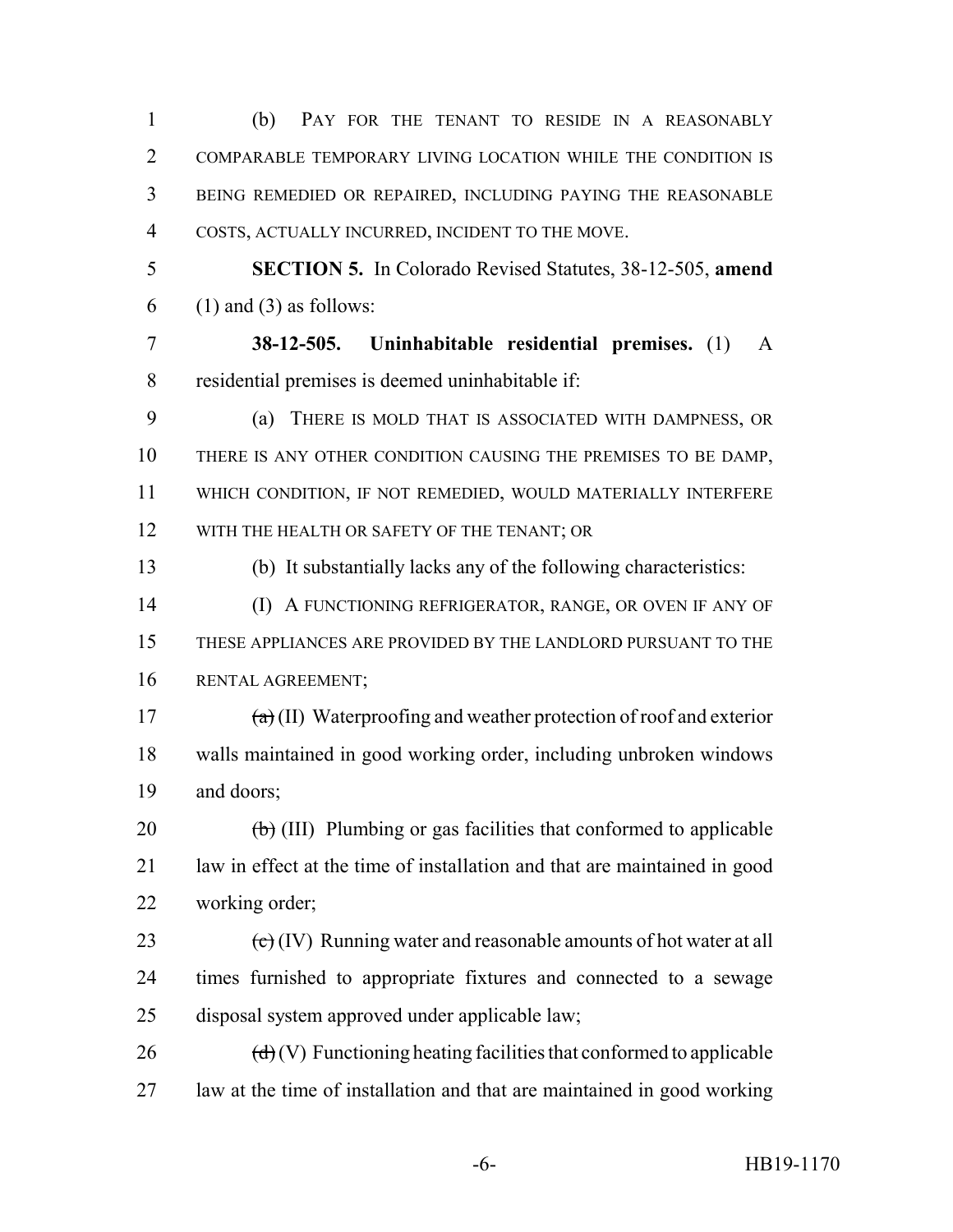order;

 $2 \left( e \right)$  (VI) Electrical lighting, with wiring and electrical equipment that conformed to applicable law at the time of installation, maintained in good working order;

 (f) (VII) Common areas and areas under the control of the landlord that are kept reasonably clean, sanitary, and free from all accumulations of debris, filth, rubbish, and garbage and that have appropriate extermination in response to the infestation of rodents or vermin;

10  $\left(\frac{g}{g}\right)$  (VIII) Appropriate extermination in response to the infestation of rodents or vermin throughout a residential premises;

12  $\left(\frac{h}{h}\right)$  (IX) An adequate number of appropriate exterior receptacles for garbage and rubbish, in good repair;

 $(i)$  (X) Floors, stairways, and railings maintained in good repair;  $(i)$  (XI) Locks on all exterior doors and locks or security devices on windows designed to be opened that are maintained in good working order; or

18  $\left(\frac{1}{k}\right)$  (XII) Compliance with all applicable building, housing, and 19 health codes, THE VIOLATION OF which if violated, would constitute a 20 condition that is dangerous or hazardous to a tenant's life, health, or safety MATERIALLY INTERFERES WITH THE LIFE, HEALTH, OR SAFETY OF THE TENANT.

 (3) Unless otherwise stated in section 38-12-506, prior to being 24 BEFORE A RESIDENTIAL PREMISES IS leased to a tenant, a residential THE premises must comply with the requirements set forth in section 26 38-12-503 (1) AND (2)(a). and  $(2)(b)$ .

**SECTION 6.** In Colorado Revised Statutes, **repeal** 38-12-506 as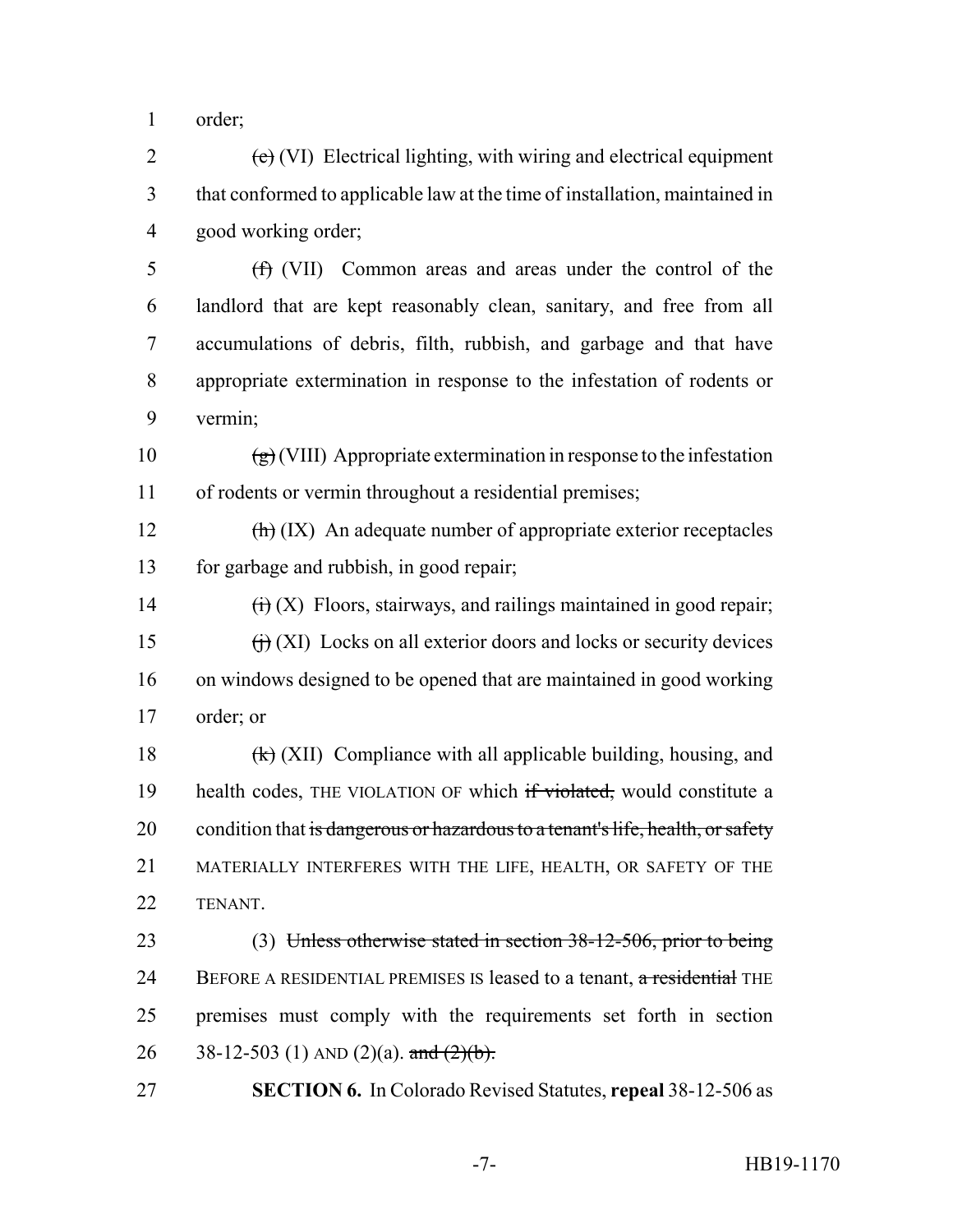1 follows:

 **38-12-506. Opt-out.** (1) If a dwelling unit is contained within a 3 mobile home park, as defined in section 38-12-201.5 (3), or if there are four or fewer dwelling units sharing common walls or located on the same parcel, as defined in section 30-28-302 (5), C.R.S., all of which have the same owner, or if the dwelling unit is a single-family residential premises:

 (a) A good faith rental agreement may require a tenant to assume the obligation for one or more of the characteristics contained in section  $38-12-505$  (1)(f), (1)(g), and (1)(h), as long as the requirement is not inconsistent with any obligations imposed upon a landlord by a governmental entity for the receipt of a subsidy for the residential 13 premises; and

14 (b) For any dwelling unit for which a landlord does not receive a 15 subsidy from any governmental source, a landlord and tenant may agree 16 in writing that the tenant is to perform specific repairs, maintenance tasks, 17 alterations, and remodeling, but only if:

18 (I) The agreement of the parties is entered into in good faith and 19 is set forth in a separate writing signed by the parties and supported by 20 adequate consideration;

21 (II) The work is not necessary to cure a failure to comply with 22 section 38-12-505 (3); and

23 (III) Such agreement does not affect the obligation of the landlord 24 to other tenants' residential premises.

25 (2) For a single-family residential premises for which a landlord 26 does not receive a subsidy from any governmental source, a landlord and 27 tenant may agree in writing that the tenant is to perform specific repairs,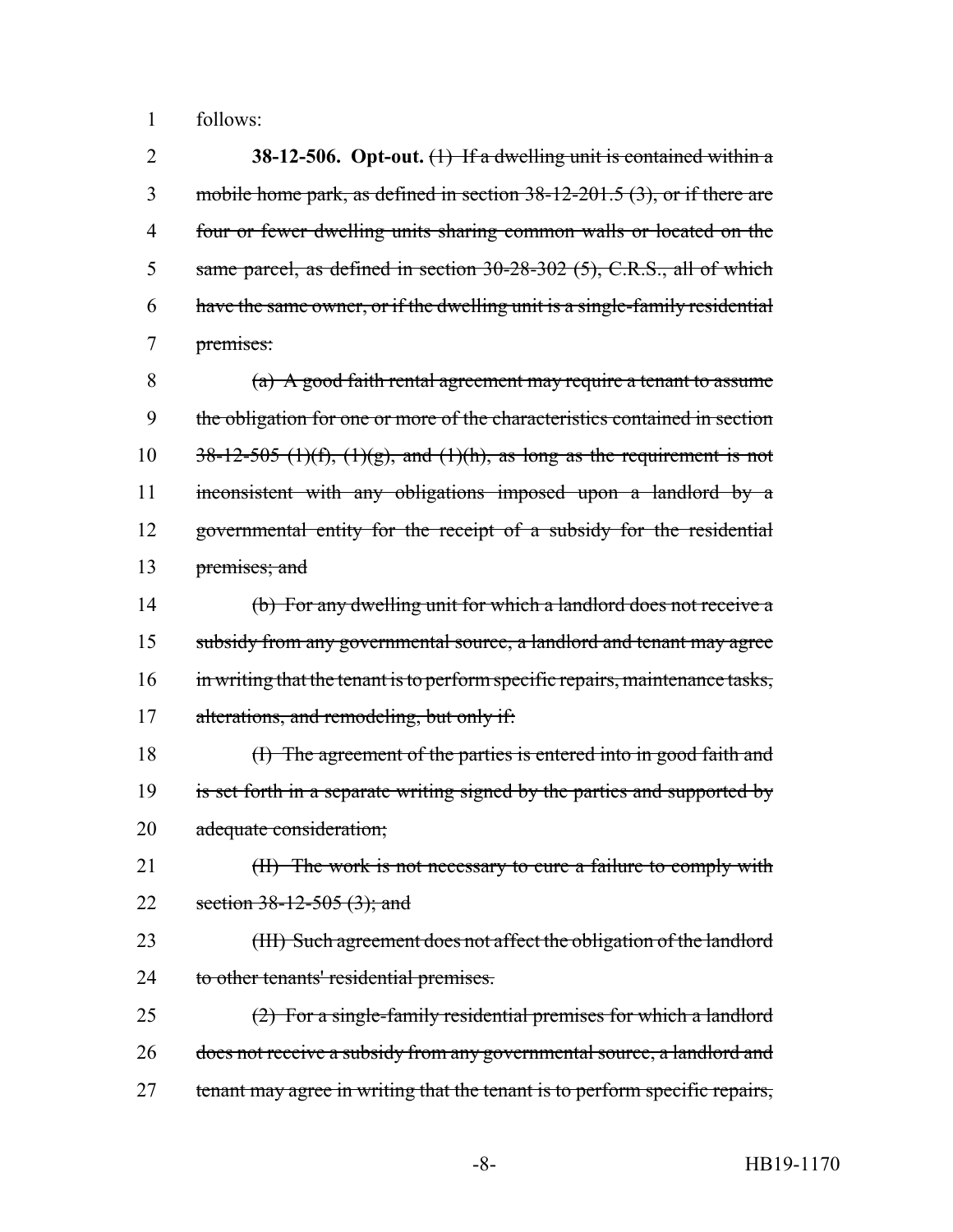1 maintenance tasks, alterations, and remodeling necessary to cure a failure 2 to comply with section  $38-12-505$  (3), but only if:

 (a) The agreement of the landlord and tenant is entered into in good faith and is set forth in a writing that is separate from the rental agreement, signed by the parties, and supported by adequate consideration; and

 (b) The tenant has the requisite skills to perform the work required 8 to cure a failure to comply with section 38-12-505 (3).

 (3) To the extent that performance by a tenant relates to a characteristic set forth in section 38-12-505 (1), the tenant shall assume 11 the obligation for such characteristic.

 (4) If consistent with this section a tenant assumes an obligation 13 for a characteristic set forth in section 38-12-505 (1), the lack of such characteristic shall not make a residential premises uninhabitable.

 **SECTION 7.** In Colorado Revised Statutes, 38-12-507, **amend** (1) introductory portion and (1)(b); and **add** (1)(e) and (3) as follows:

 **38-12-507. Breach of warranty of habitability - tenant's remedies.** (1) If there is a breach of the warranty of habitability as set 19 forth in section  $38-12-503$  (2): the following provisions shall apply:

 (b) (I) A tenant may obtain injunctive relief for breach of the warranty of habitability in any COUNTY OR DISTRICT court of competent 22 jurisdiction. In  $\frac{1}{2}$  any A proceeding for injunctive relief, the court shall determine actual damages for a breach of the warranty at the time the 24 court orders the injunctive relief. A landlord shall IS not be subject to any court order for injunctive relief if:

 (A) The landlord tenders the actual damages to the court within 27 two business days  $\sigma$ f AFTER the order; AND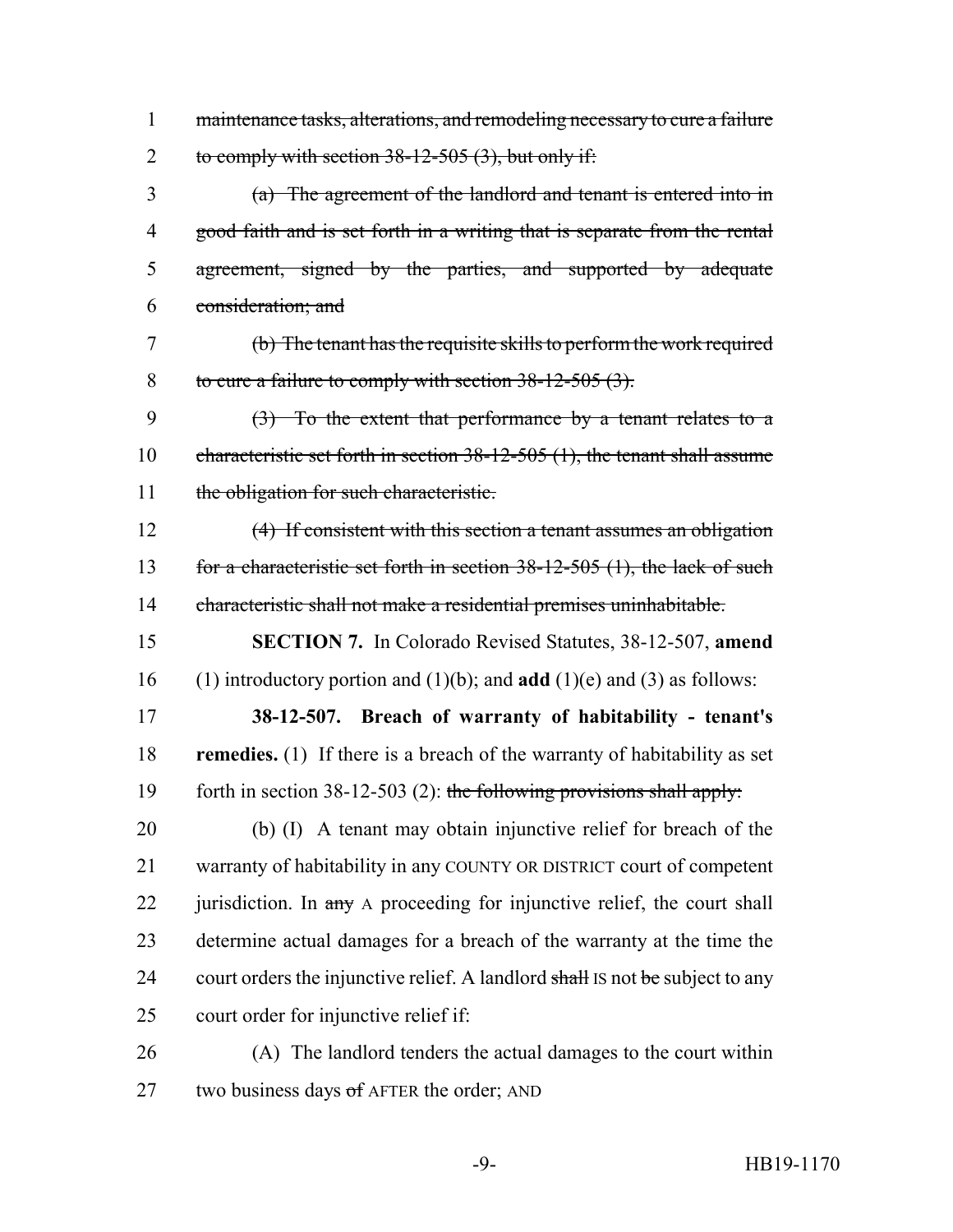(B) THE PROCEEDING FOR INJUNCTIVE RELIEF DOES NOT CONCERN A CONDITION DESCRIBED IN SECTION 38-12-505 (1) THAT HAS NOT BEEN REPAIRED OR REMEDIED.

 (II) Upon application by the tenant, the court shall immediately release to the tenant the damages paid by the landlord. If the tenant 6 vacates the leased premises, the landlord shall not be permitted to rent the premises again until such time as the unit would be in compliance COMPLIES with the warranty of habitability set forth in section 38-12-503 (1).

10 (e) (I) PURSUANT TO THIS SUBSECTION  $(1)(e)$ , THE TENANT MAY DEDUCT FROM ONE OR MORE RENT PAYMENTS THE COST OF REPAIRING OR REMEDYING A CONDITION THAT IS THE BASIS OF A BREACH OF THE WARRANTY OF HABITABILITY DESCRIBED IN SECTION 38-12-503, IF THE TENANT PROVIDES NOTICE OF THE CONDITION TO THE LANDLORD AS DESCRIBED IN SECTION 38-12-503 (2)(b) AND THE LANDLORD FAILS TO COMMENCE REMEDIAL ACTION BY EMPLOYING REASONABLE EFFORTS 17 WITHIN THE APPLICABLE PERIOD DESCRIBED IN SECTION 38-12-503 (2)(b).

 (II) AT LEAST TEN DAYS BEFORE DEDUCTING COSTS FROM A RENT PAYMENT AS DESCRIBED IN THIS SUBSECTION (1)(e), A TENANT SHALL PROVIDE THE LANDLORD WITH WRITTEN OR ELECTRONIC NOTICE OF THE TENANT'S INTENT TO DO SO. THE NOTICE MUST SPECIFY THE DATE OF 22 NOTIFICATION, THE NAME OF THE LANDLORD OR PROPERTY MANAGER, THE 23 ADDRESS OF THE RENTAL PROPERTY, THE CONDITION THAT REQUIRES A REPAIR OR REMEDY, THE DATE UPON WHICH THE TENANT PROVIDED NOTICE TO THE LANDLORD OF THE CONDITION THAT REQUIRES A REPAIR OR REMEDY, AND A COPY OF AT LEAST ONE ESTIMATE OF COSTS TO REPAIR OR REMEDY THE CONDITION, WHICH ESTIMATE HAS BEEN PREPARED BY A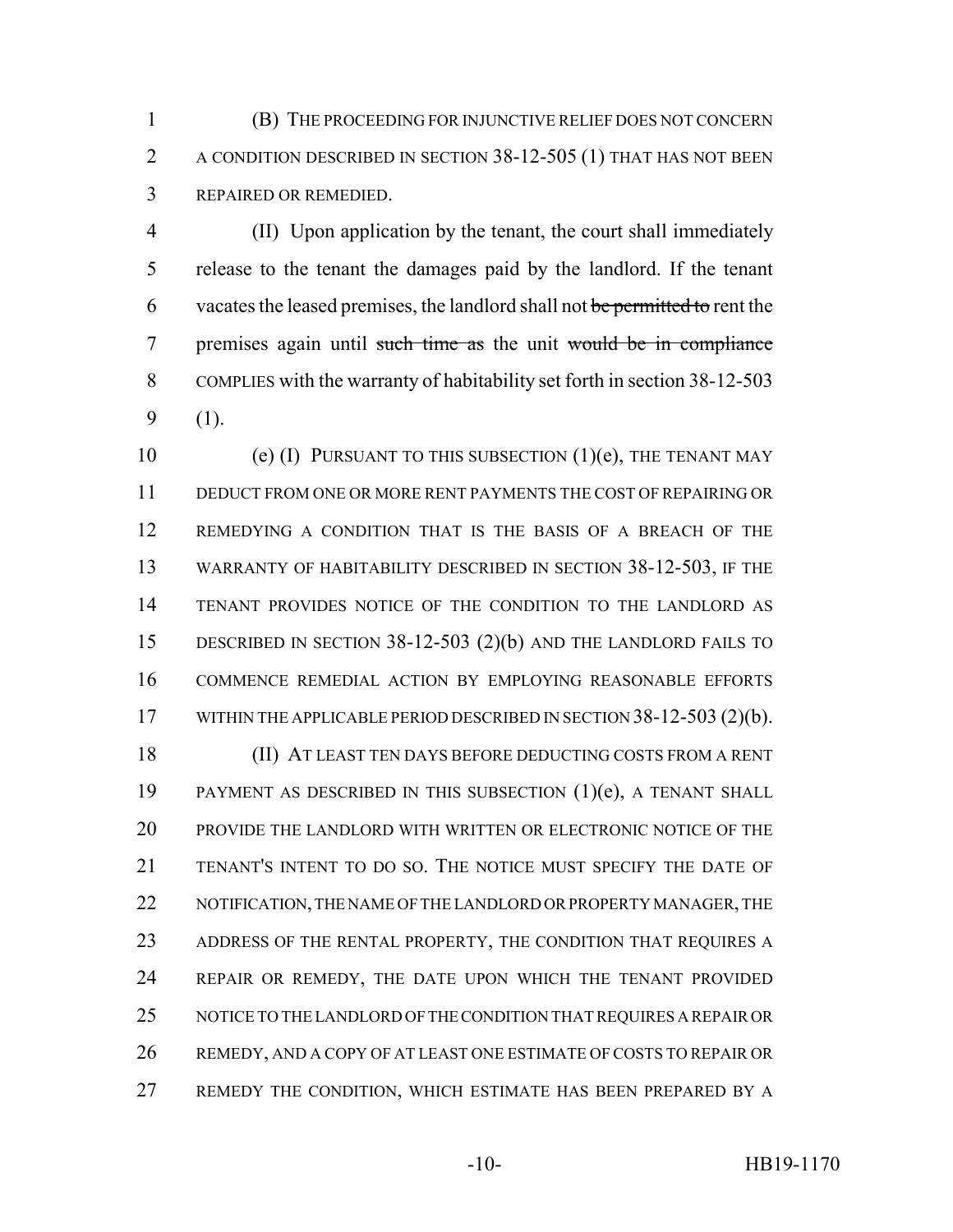PROFESSIONAL WHO IS UNRELATED TO THE TENANT, IS TRAINED TO PERFORM THE WORK FOR WHICH THE ESTIMATE IS BEING PREPARED, AND COMPLIES WITH ALL LICENSING, CERTIFICATION, OR REGISTRATION REQUIREMENTS OF THIS STATE THAT APPLY TO THE PERFORMANCE OF THE WORK.A TENANT WITHHOLDING RENT OVER MULTIPLE PAYMENT PERIODS IS REQUIRED TO PROVIDE NOTICE ONLY ONCE.THE TENANT SHALL RETAIN A COPY OF THE NOTICE.

8 (III) AFTER A TENANT PROVIDES A LANDLORD NOTICE OF THE TENANT'S INTENT TO DEDUCT COSTS PURSUANT TO SUBSECTION (1)(e)(II) OF THIS SECTION, THE LANDLORD HAS TWO BUSINESS DAYS TO OBTAIN ONE OR MORE ESTIMATES OF SUCH COSTS IN ADDITION TO ANY ESTIMATE THAT THE TENANT INCLUDED IN THE NOTICE.THE ESTIMATE MUST BE PREPARED BY A PROFESSIONAL WHO IS UNRELATED TO THE LANDLORD, IS TRAINED TO PERFORM THE WORK FOR WHICH THE ESTIMATE IS BEING PREPARED, AND COMPLIES WITH ALL LICENSING, CERTIFICATION, OR REGISTRATION REQUIREMENTS OF THIS STATE THAT APPLY TO THE PERFORMANCE OF THE WORK.IF THE LANDLORD PREFERS TO REPAIR OR REMEDY THE CONDITION BY HIRING A PROFESSIONAL OTHER THAN A PROFESSIONAL WHO PREPARED AN ESTIMATE FOR THE TENANT, THE LANDLORD SHALL SHARE THE PREFERRED PROFESSIONAL'S ESTIMATE WITH THE TENANT.

**(IV)** IF THE LANDLORD DOES NOT OBTAIN ANY ADDITIONAL 22 ESTIMATES WITHIN THE TWO DAYS PRESCRIBED BY SUBSECTION (1)(e)(III) OF THIS SECTION, THE TENANT MAY PROCEED TO DEDUCT COSTS FROM ONE 24 OR MORE RENT PAYMENTS, BASED ON THE ESTIMATE ACQUIRED BY THE TENANT, UNTIL THE ENTIRE AMOUNT OF THE ESTIMATE IS DEDUCTED.

**(V)** A TENANT WHO DEDUCTS COSTS PURSUANT TO SUBSECTION (1)(e)(IV) OF THIS SECTION SHALL NOT REPAIR OR REMEDY THE CONDITION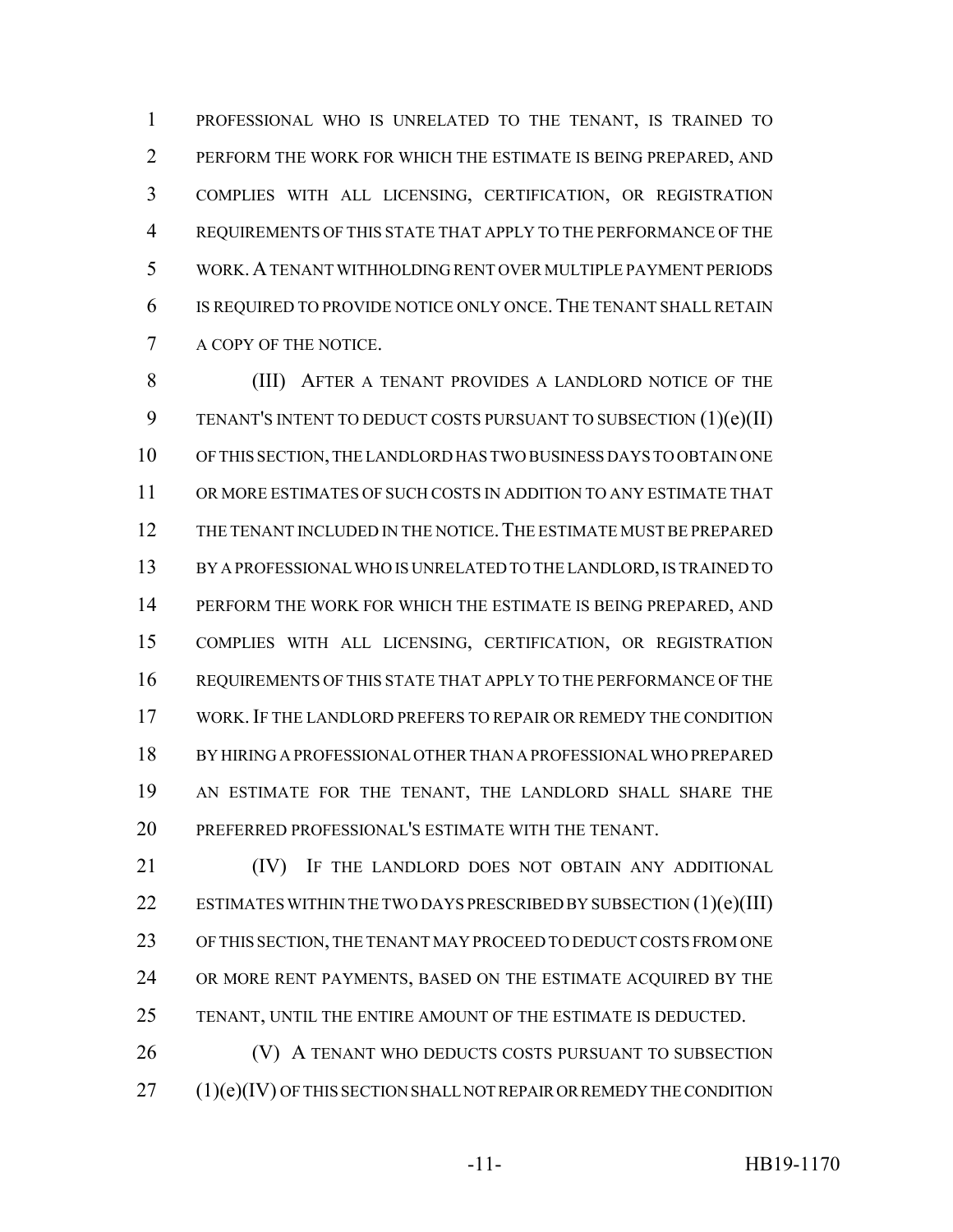BUT SHALL HIRE A PROFESSIONAL WHO IS UNRELATED TO THE TENANT, IS TRAINED TO PERFORM THE WORK FOR WHICH THE ESTIMATE IS BEING PREPARED, AND COMPLIES WITH ALL LICENSING, CERTIFICATION, OR REGISTRATION REQUIREMENTS OF THIS STATE THAT APPLY TO THE PERFORMANCE OF THE WORK.

 (VI) IF A TENANT HIRES A PROFESSIONAL TO REPAIR OR REMEDY A CONDITION CAUSING A BREACH OF THE WARRANTY OF HABITABILITY AND DEDUCTS THE ESTIMATED COST OF SUCH REPAIR OR REMEDY FROM ONE OR 9 MORE RENT PAYMENTS, AS PERMITTED BY THIS SUBSECTION (1)(e), AND THE DEDUCTED ESTIMATED COST EXCEEDS THE ACTUAL COST INCURRED 11 BY THE TENANT, THE TENANT SHALL REMIT THE EXCESS COST TO THE LANDLORD WITHIN TEN BUSINESS DAYS.

 (VII) NOTWITHSTANDING ANY PROVISION OF THIS SUBSECTION 14 (1)(e) TO THE CONTRARY, A TENANT SHALL NOT DEDUCT COSTS FROM ONE OR MORE RENT PAYMENTS IF THE CONDITION THAT IS THE BASIS FOR THE ALLEGED BREACH OF THE WARRANTY OF HABITABILITY IS CAUSED BY THE MISCONDUCT OF THE TENANT, A MEMBER OF THE TENANT'S HOUSEHOLD, A GUEST OR INVITEE OF THE TENANT, OR A PERSON UNDER THE TENANT'S DIRECTION OR CONTROL; EXCEPT THAT THIS SUBSECTION (1)(e)(VII) DOES 20 NOT APPLY IF:

 (A) THE TENANT IS A VICTIM OF DOMESTIC VIOLENCE; DOMESTIC ABUSE; UNLAWFUL SEXUAL BEHAVIOR, AS DESCRIBED IN SECTION 16-22-102 (9); OR STALKING;

 (B) THE CONDITION IS THE RESULT OF DOMESTIC VIOLENCE; DOMESTIC ABUSE; UNLAWFUL SEXUAL BEHAVIOR, AS DESCRIBED IN SECTION 16-22-102 (9); OR STALKING; AND

**(C)** THE LANDLORD HAS BEEN GIVEN WRITTEN OR ELECTRONIC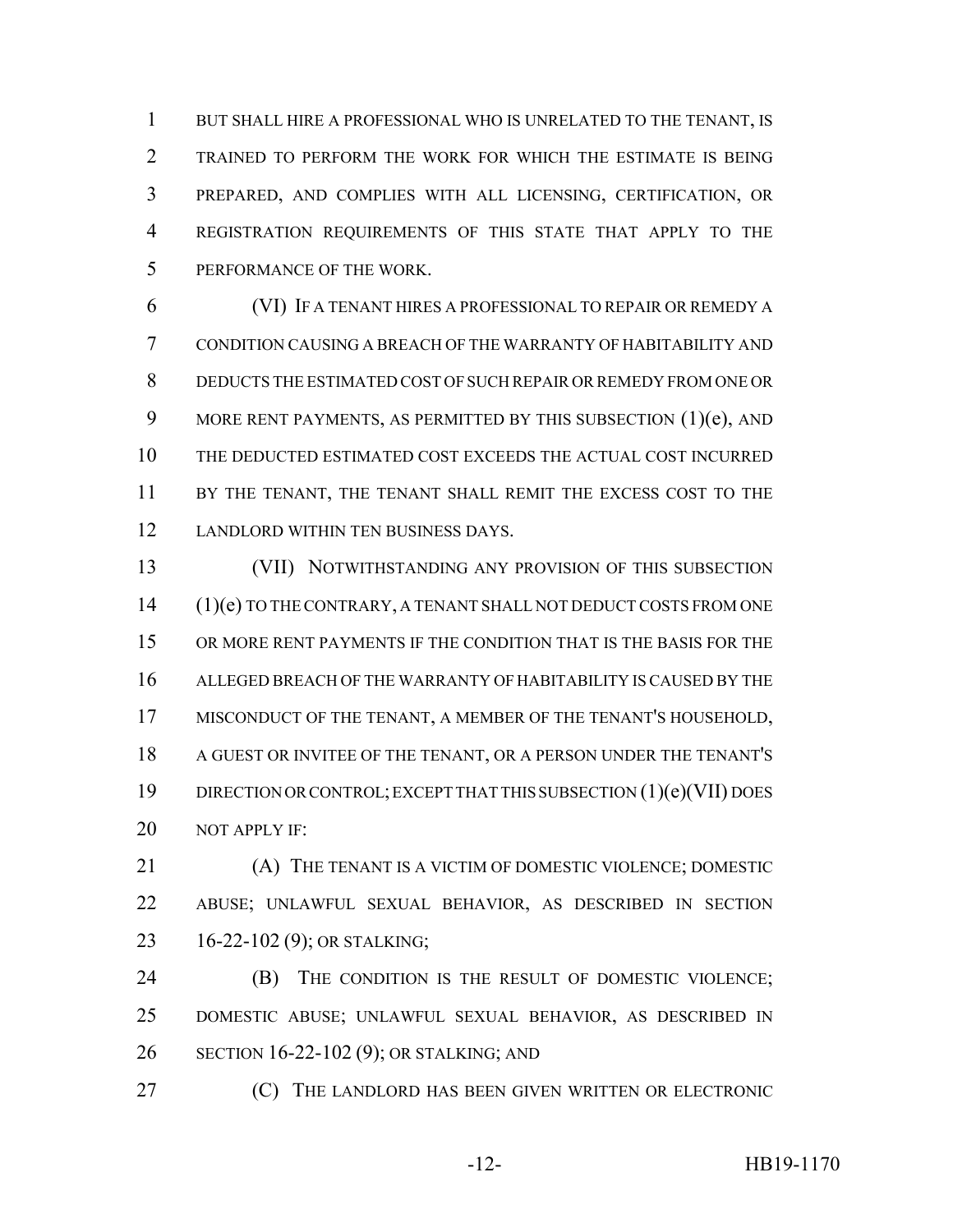NOTICE AND EVIDENCE OF DOMESTIC VIOLENCE; DOMESTIC ABUSE; UNLAWFUL SEXUAL BEHAVIOR, AS DESCRIBED IN SECTION 16-22-102 (9); OR STALKING.

 (VIII) NOTWITHSTANDING ANY PROVISION OF THIS SUBSECTION (1)(e) TO THE CONTRARY, A TENANT SHALL NOT DEDUCT COSTS FROM ONE OR MORE RENT PAYMENTS IF THE PREMISES ARE INSPECTED PERIODICALLY BY:

 (A) THE REAL ESTATE ASSESSMENT CENTER WITHIN THE FEDERAL DEPARTMENT OF HOUSING AND URBAN DEVELOPMENT; OR

 (B) A STATE OR LOCAL GOVERNMENT AGENCY CHARGED WITH THE ADMINISTRATION OF THE FEDERAL HOUSING CHOICE VOUCHER PROGRAM OF THE FEDERAL DEPARTMENT OF HOUSING AND URBAN DEVELOPMENT 13 DESCRIBED AT 24 CFR 982.1, ET SEQ., AND THE ENFORCEMENT OF THE 14 HOUSING QUALITY STANDARDS DESCRIBED AT 24 CFR 982.401, ET SEQ.

15 (IX) A TENANT WHO DEDUCTS COSTS FROM ONE OR MORE RENT PAYMENTS IN ACCORDANCE WITH THIS SUBSECTION (1)(e) MAY SEEK ADDITIONAL REMEDIES PROVIDED BY THIS SECTION.

18 (X) IF A COURT FINDS THAT A TENANT HAS WRONGFULLY DEDUCTED RENT, THE COURT SHALL AWARD THE LANDLORD EITHER 20 POSSESSION OF THE PREMISES OR:

21 (A) AN AMOUNT OF MONEY EQUAL TO THE AMOUNT WRONGFULLY WITHHELD; OR

 (B) IF THE COURT FINDS THAT THE TENANT ACTED IN BAD FAITH, 24 AN AMOUNT OF MONEY EQUAL TO DOUBLE THE AMOUNT WRONGFULLY WITHHELD.

26 (3) NOTWITHSTANDING SUBSECTION (1) OF THIS SECTION, IF THE SAME CONDITION THAT SUBSTANTIALLY CAUSED A BREACH OF THE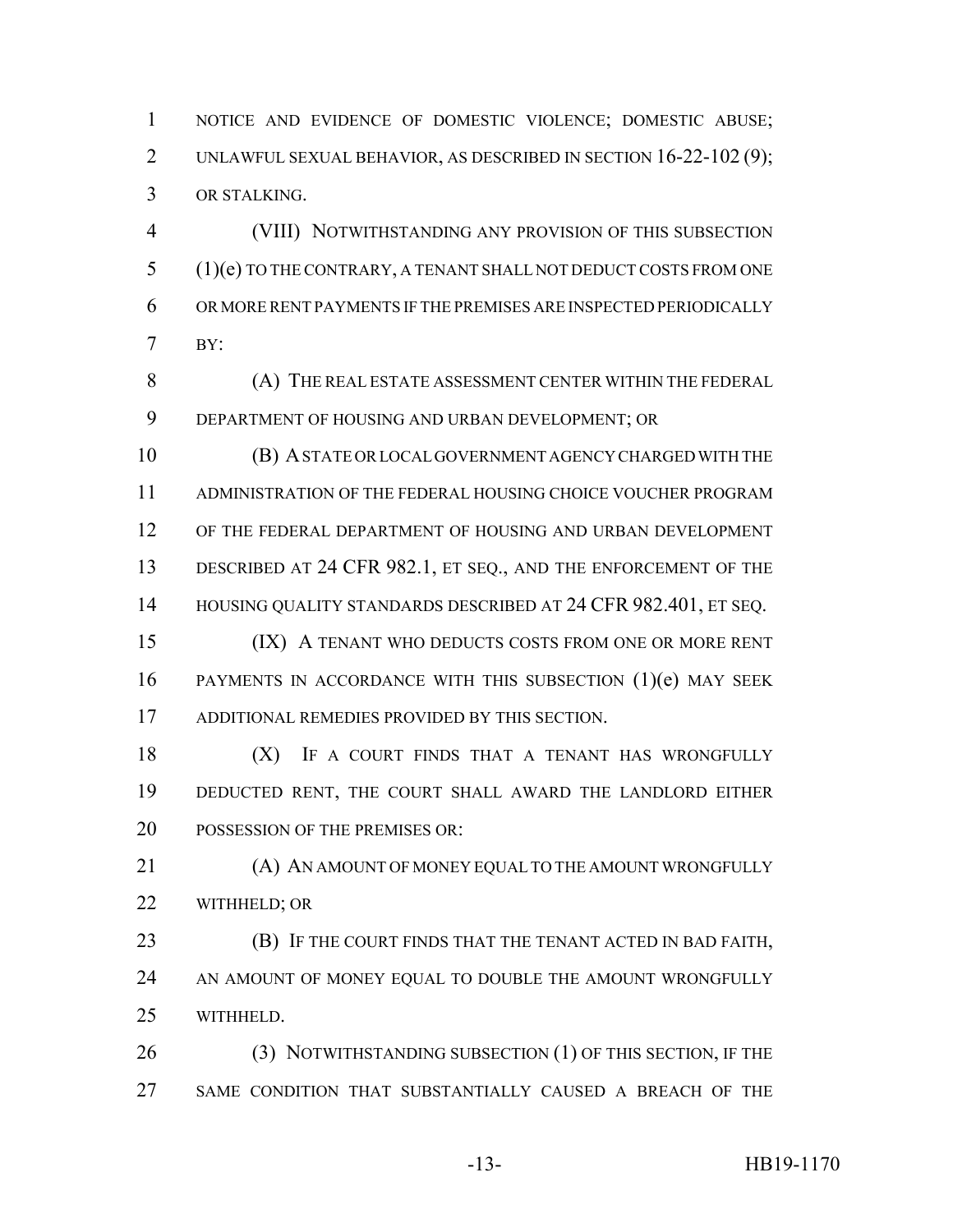WARRANTY OF HABITABILITY RECURS WITHIN SIX MONTHS AFTER THE CONDITION IS REPAIRED OR REMEDIED, THE TENANT MAY TERMINATE THE RENTAL AGREEMENT FOURTEEN DAYS AFTER PROVIDING THE LANDLORD WRITTEN OR ELECTRONIC NOTICE OF THE TENANT'S INTENT TO DO SO.THE NOTICE MUST INCLUDE A DESCRIPTION OF THE CONDITION AND THE DATE OF THE TERMINATION OF THE RENTAL AGREEMENT.

 **SECTION 8.** In Colorado Revised Statutes, 38-12-508, **amend** (4); and **repeal** (3) as follows:

 **38-12-508. Landlord's defenses to a claim of breach of warranty - limitations on claiming a breach.** (3) A tenant may not 11 assert a claim for injunctive relief based upon the landlord's breach of the 12 warranty of habitability of a residential premises unless the tenant has given notice to a local government within the boundaries of which the 14 residential premises is located of the condition underlying the breach that is materially dangerous or hazardous to the tenant's life, health, or safety. (4) EXCEPT AS PROVIDED IN SECTION 38-12-509 (2), a tenant may not assert a breach of the warranty of habitability as a defense to a landlord's action for possession based upon a nonmonetary violation of the rental agreement or for an action for possession based upon a notice to quit or vacate.

 **SECTION 9.** In Colorado Revised Statutes, 38-12-509, **amend** (1) and (2); and **repeal** (3) and (4) as follows:

 **38-12-509. Prohibition on retaliation.** (1) A landlord shall not 24 retaliate against a tenant for alleging a breach of the warranty of 25 habitability by discriminatorily increasing rent or decreasing services or by bringing or threatening to bring an action for possession in response to the tenant: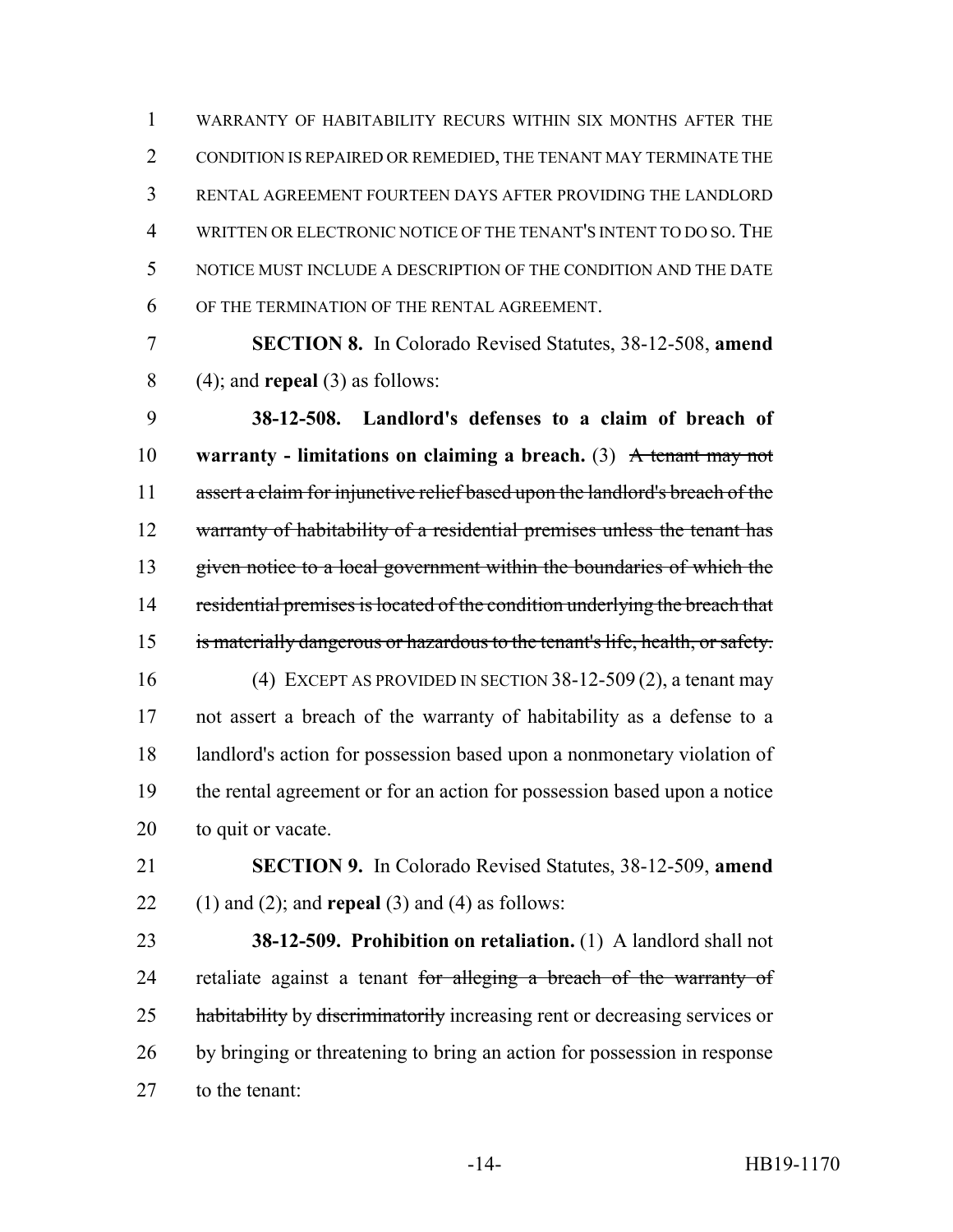(a) Having made a good faith complaint to the landlord or to a 2 governmental agency alleging a breach of the warranty of habitability CONDITION DESCRIBED BY SECTION 38-12-505 (1) OR ANY CONDITION THAT MATERIALLY INTERFERES WITH THE LIFE, HEALTH, OR SAFETY OF THE TENANT; OR

6 (b) ORGANIZING OR BECOMING A MEMBER OF A TENANTS' 7 ASSOCIATION OR SIMILAR ORGANIZATION.

 (2) A landlord shall not be liable for retaliation under this section unless a tenant proves that a landlord breached the warranty of 10 habitability IF A LANDLORD RETALIATES AGAINST A TENANT IN VIOLATION 11 OF SUBSECTION (1) OF THIS SECTION, THE TENANT MAY TERMINATE THE RENTAL AGREEMENT AND RECOVER AN AMOUNT NOT MORE THAN THREE MONTHS' PERIODIC RENT OR THREE TIMES THE TENANT'S ACTUAL DAMAGES, WHICHEVER IS GREATER, PLUS REASONABLE ATTORNEY FEES AND COSTS.

16 (3) Regardless of when an action for possession of the premises 17 where the landlord is seeking to terminate the tenancy for violation of the 18 terms of the rental agreement is brought, there shall be a rebuttable 19 presumption in favor of the landlord that his or her decision to terminate 20 is not retaliatory. The presumption created by this subsection (3) cannot 21 be rebutted by evidence of the timing alone of the landlord's initiation of 22 the action.

23 (4) If the landlord has a right to increase rent, to decrease service, 24 or to terminate the tenant's tenancy at the end of any term of the rental 25 agreement and the landlord exercises any of these rights, there shall be a 26 rebuttable presumption that the landlord's exercise of any of these rights 27 was not retaliatory. The presumption of this subsection (4) cannot be